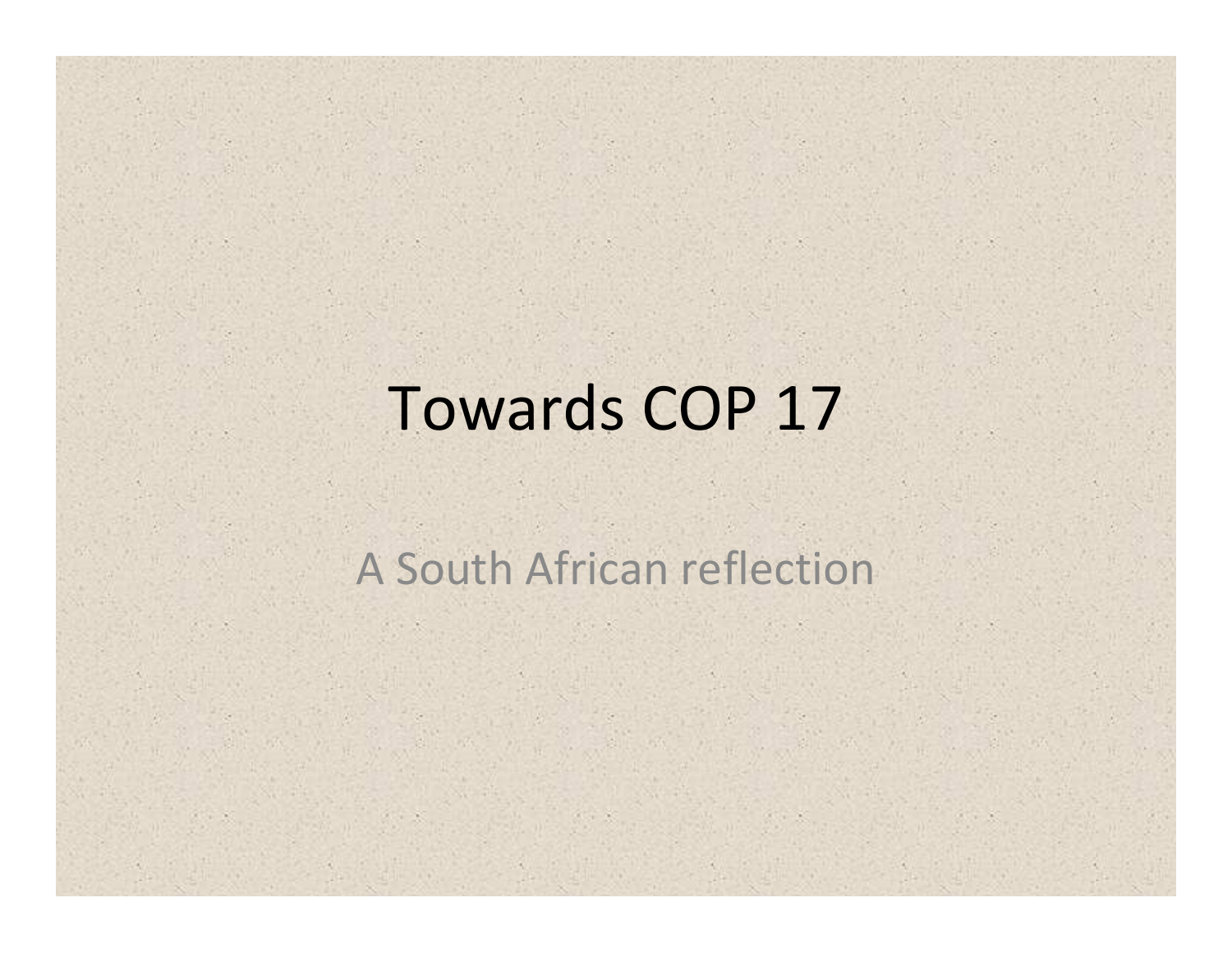#### Some background

- Copenhagen (COP 15) vs Cancun (COP 16)
- Transitional Committee what's being worked on
- What is South Africa Doing?
- Faith Community Preparations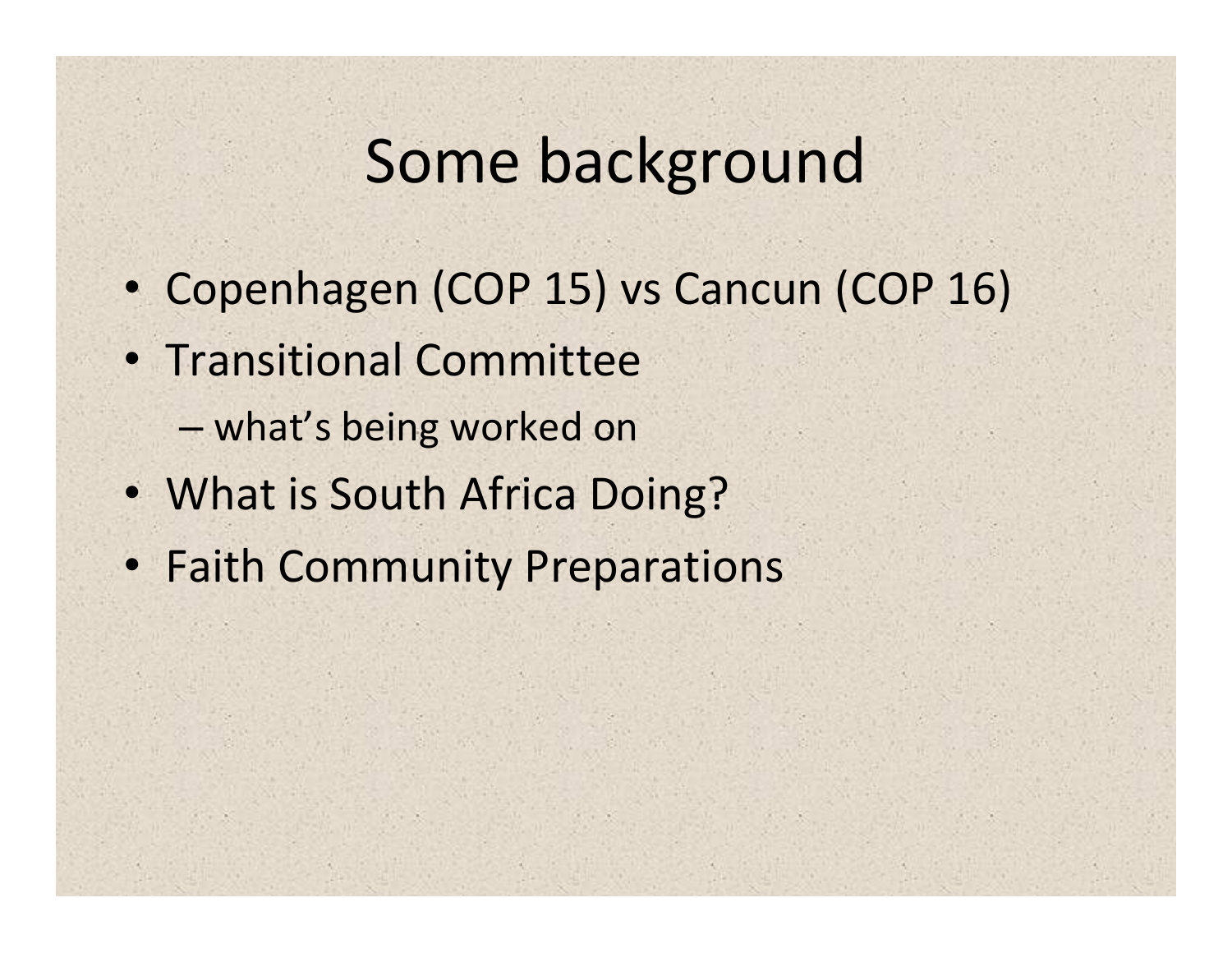### Copenhagen vs Cancun

- Copenhagen
	- Lack of transparency
	- Secret Text
	- Discord inside and outside
- • Copenhagen Accord
	- Last minute
	- Not adopted legally within the UNFCCC process
- •• Cancun
	- well prepared
	- well chaired
	- Transparent
	- Parties felt consulted
	- process consolidation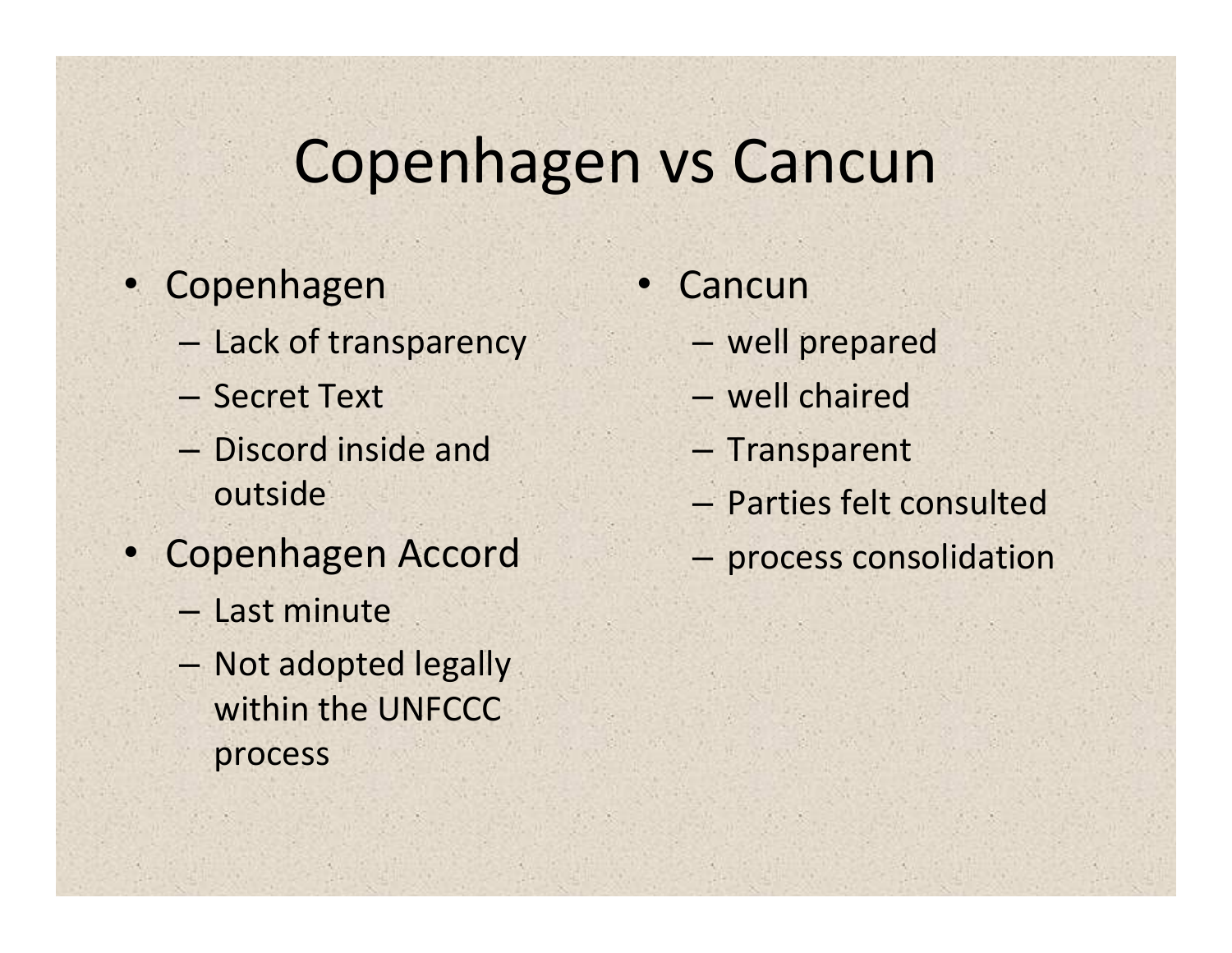### Cancun COP 16

• Cancun agreement

 GHG emissions reduction targets brought under the UNFCCC process

- Ensures greater transparency in emissions reporting
- Establishes a Green Climate Fund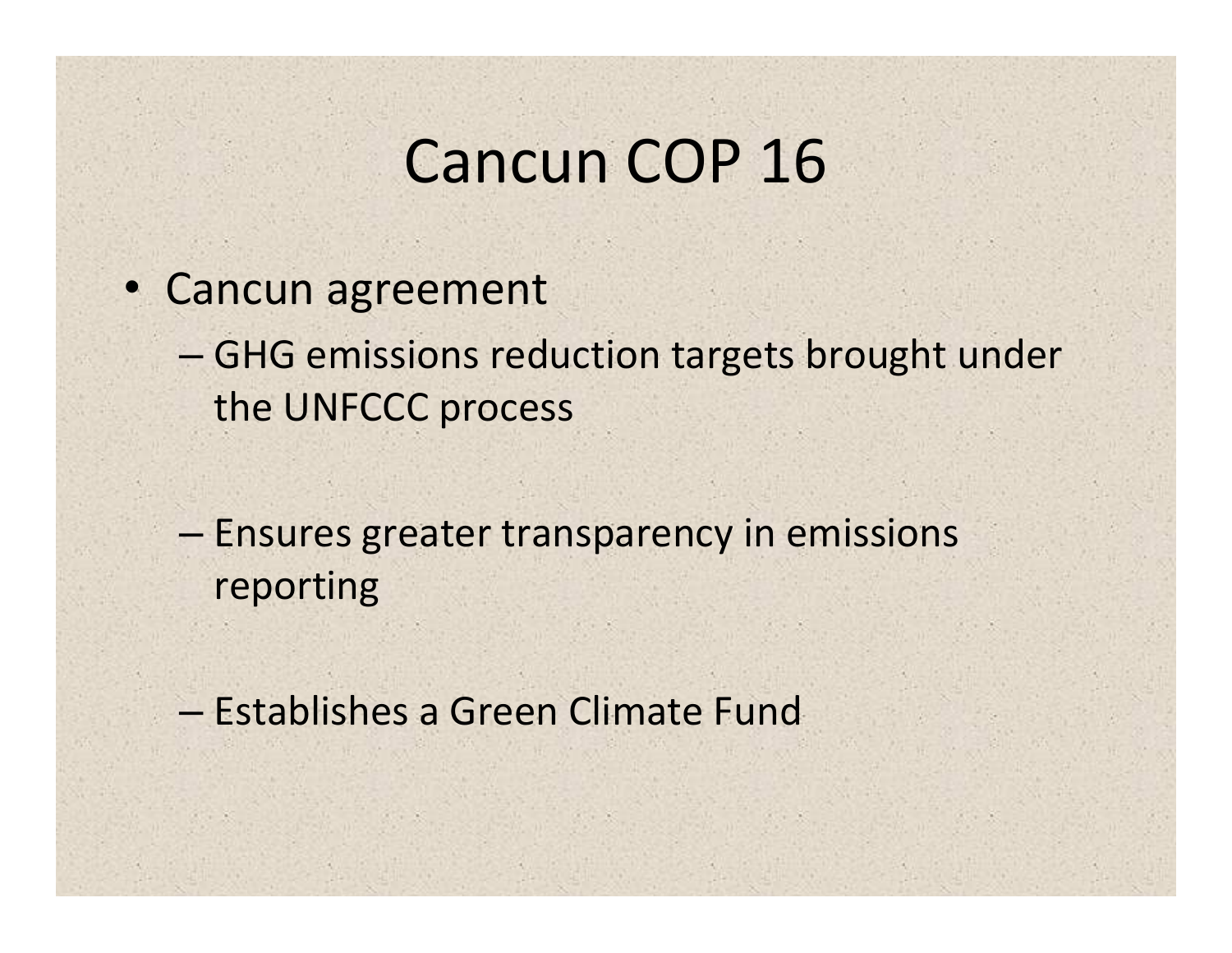## Shortcomings

• falls short of

 what science says is required to prevent the worst CC impact scenarios

- In supporting affected countries to cope with those scenarios/impacts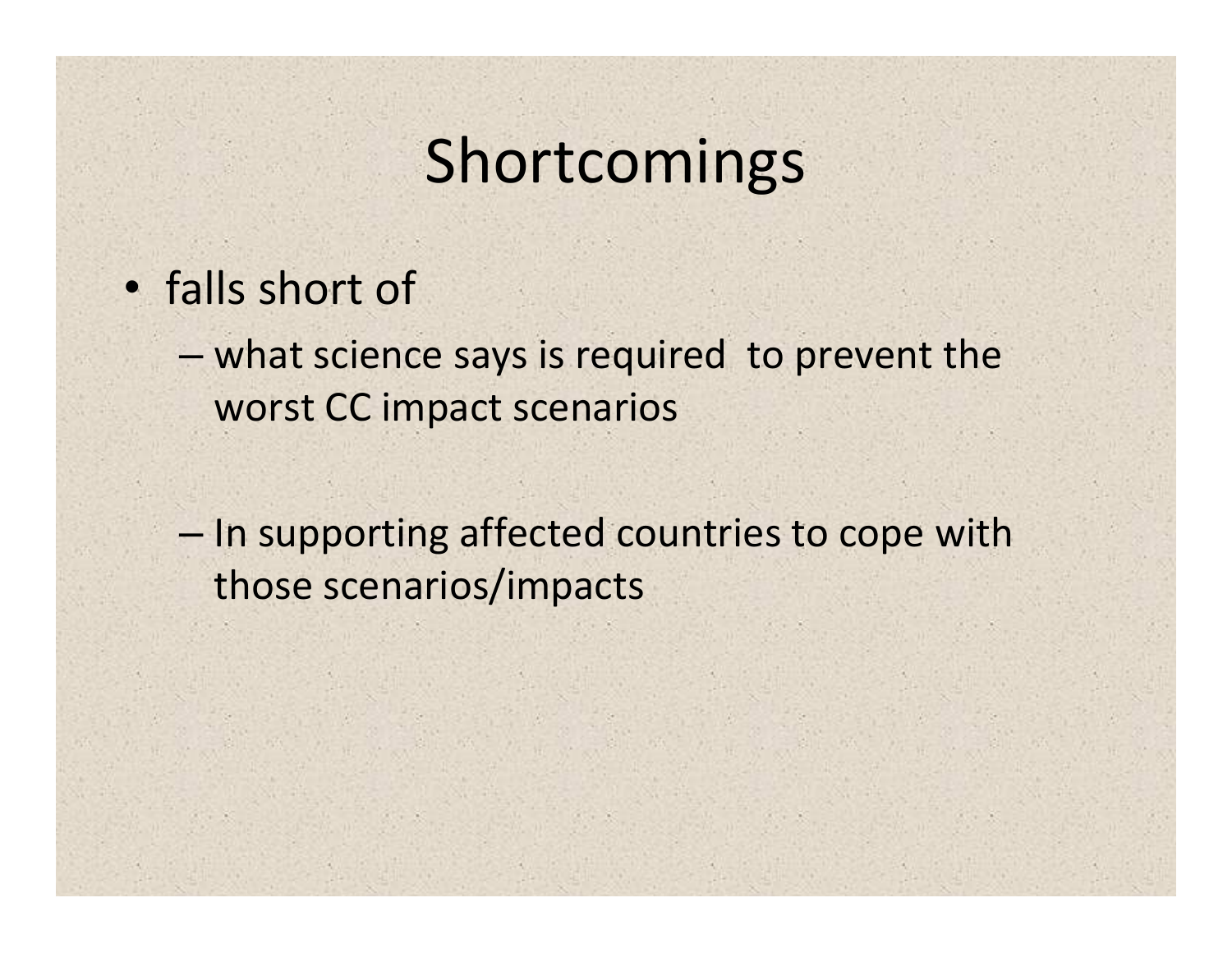# A process has been saved but not the planet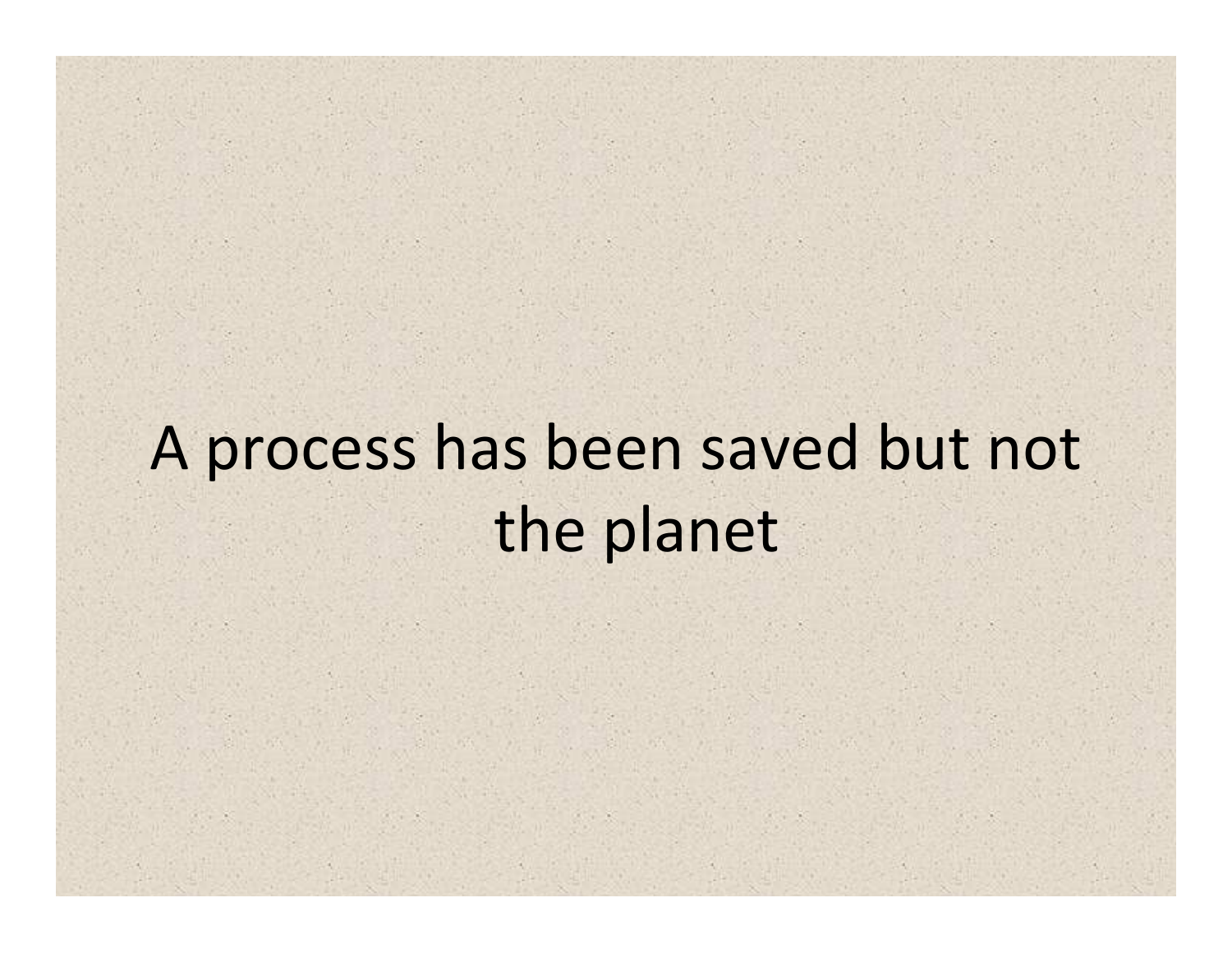#### A Two Track Process within UNFCCC

#### **Mandatory (Kyoto Protocol)**

- 2<sup>nd</sup> Commitment period
- • Annex 1 group
	- Reduce emissions by 25 ‐40% below 1990 levels by 2020
	- Endorses carbon market by agreeing that CDM and the JI continue
	- CO2 capture and storage eligible project type under CDM
	- LULUCF

#### **Voluntary/Pledges**

- Ad Hoc Working Group ‐ Long Term Cooperative Action (LCA)
	- Goal to limit Temp rise to 2 deg C in relation to pre industrial levels but to consider 1.5 deg C at later date.
	- Annex 1 pledges of reduction targets made at Copenhagen ‐ a need for these to be more ambitious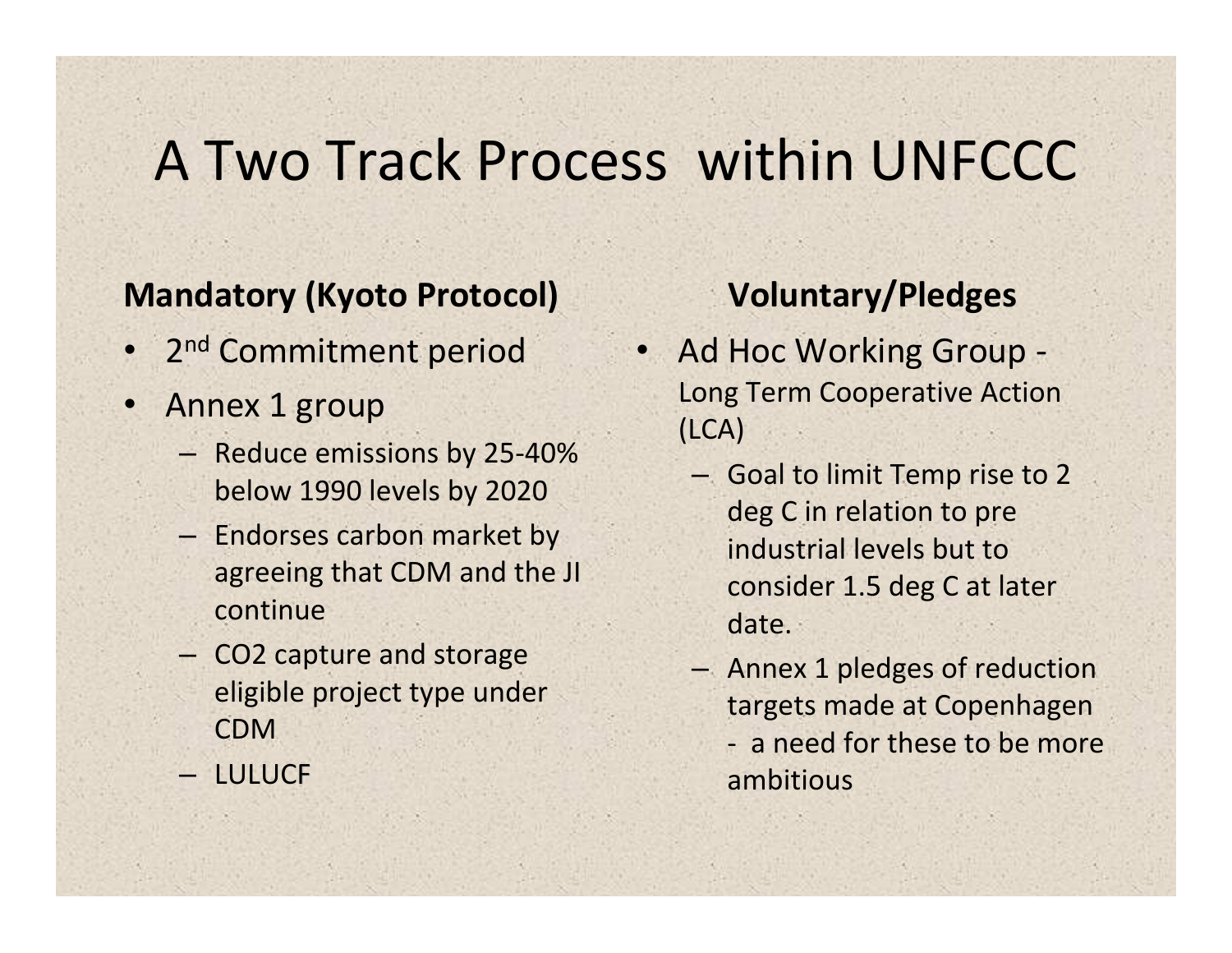### COP 17 in Durban

• South African Minister of International Relations

• Supporting delegation comes from the Department of Environment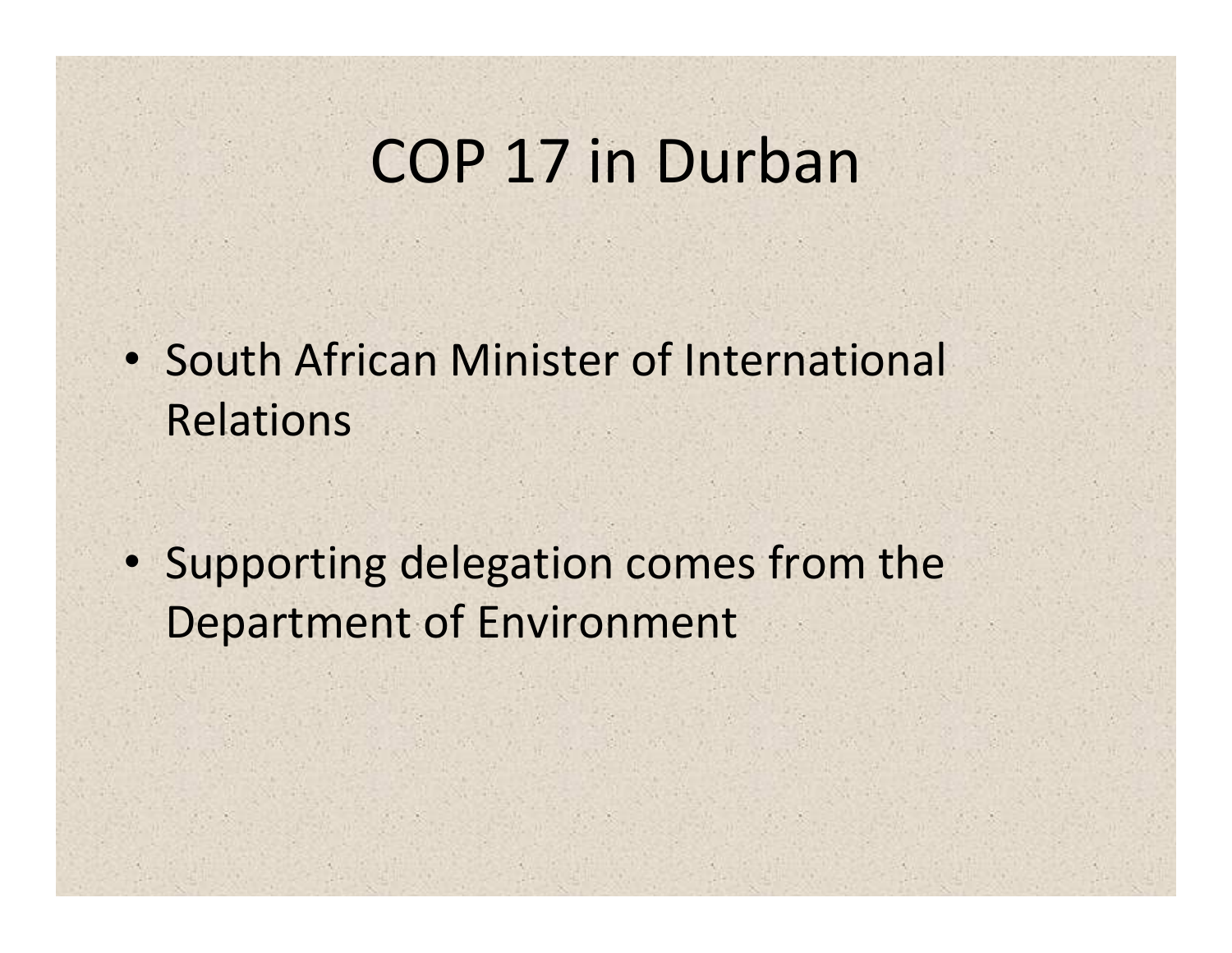## Build up

• Lusaka

• Nairobi

• Johannesburg (September)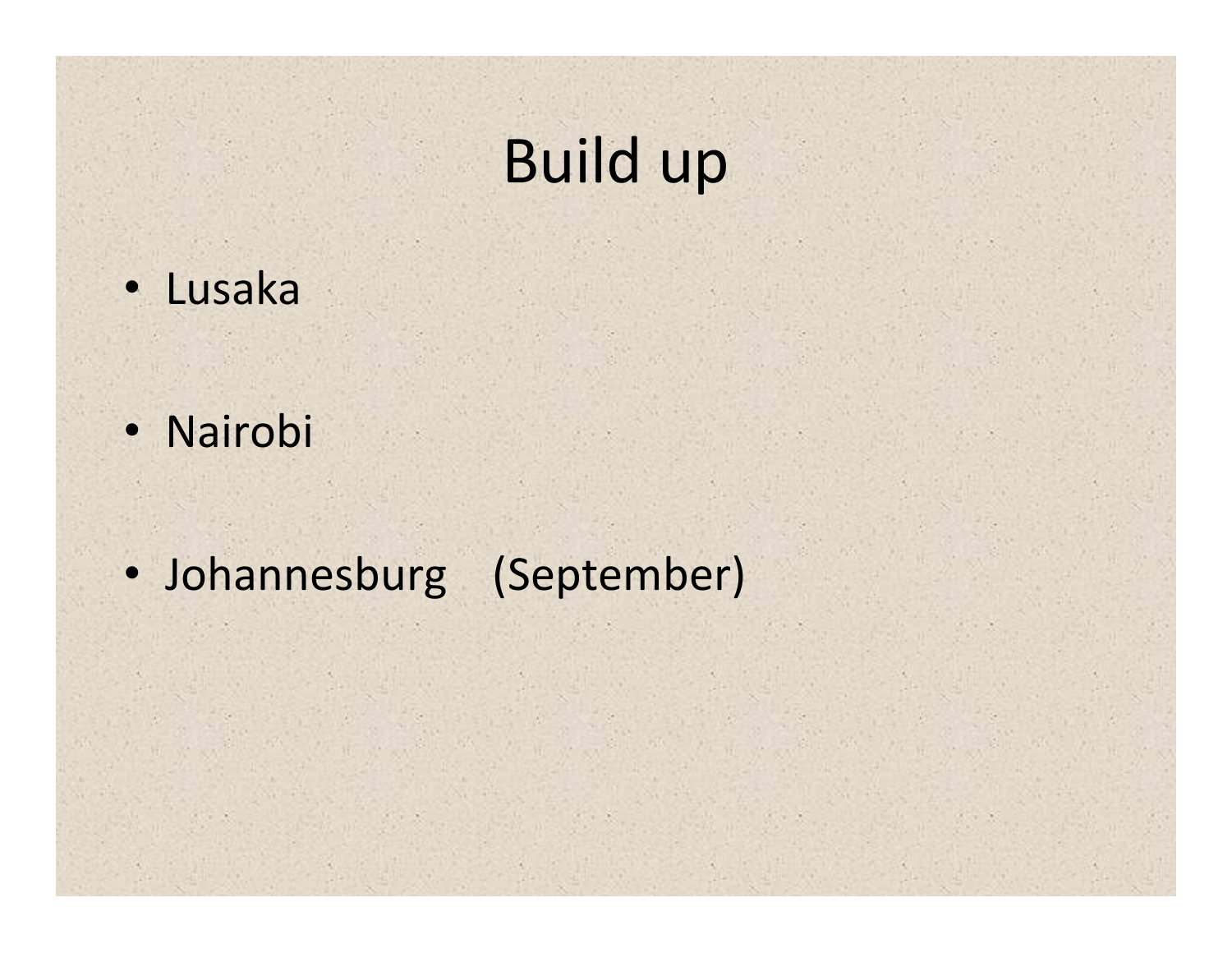

#### A moral solution based on justice and peace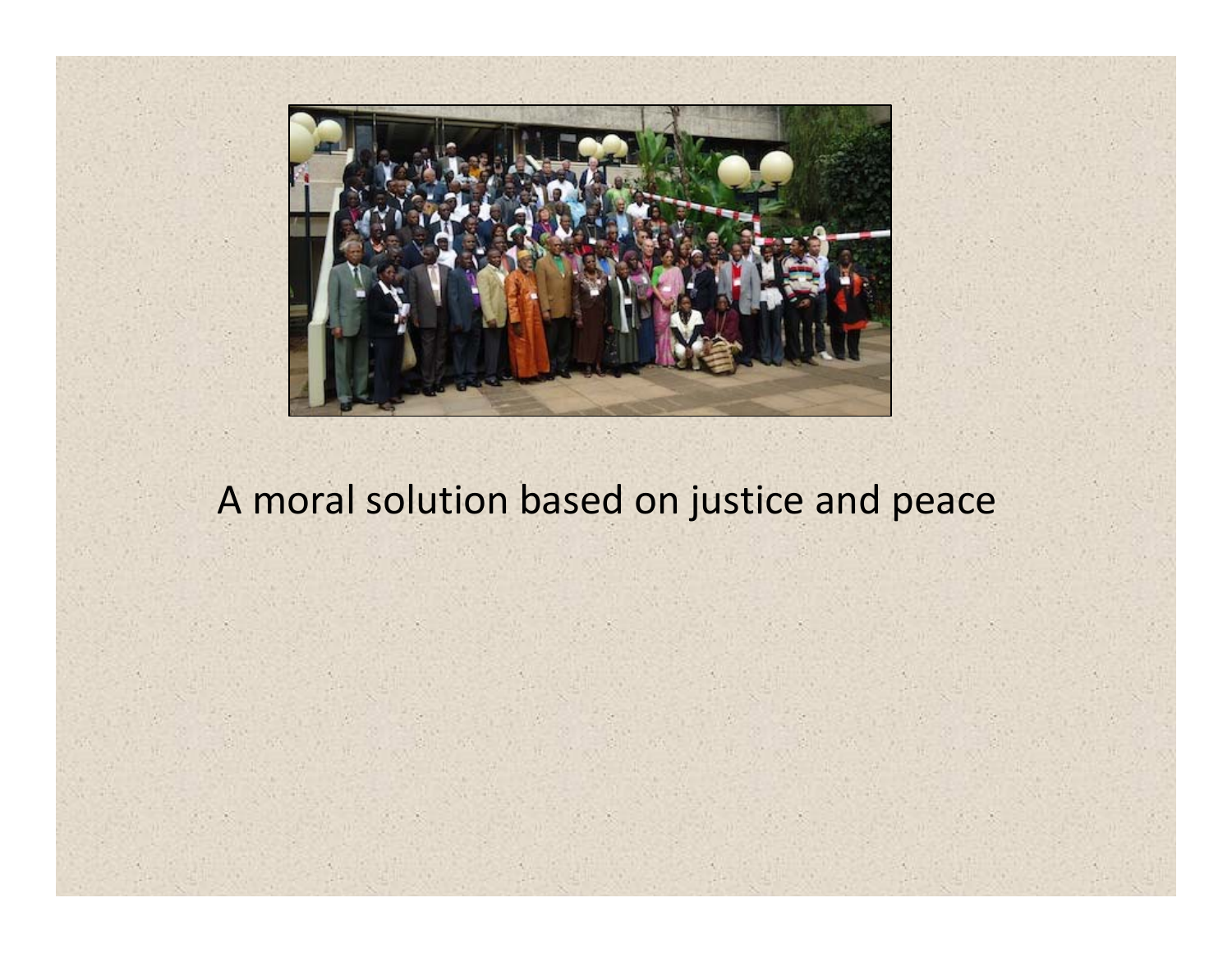#### Nairobi Statement

• Commit to the principle of inter‐generational equity, the rights of our children for generations to come, and to the rights of Mother Earth as outlined in the Cochabamba declaration.

• Refute the myth that action to cut emissions is too expensive, when it is far cheaper than the long-term costs of inaction.

• Acknowledge that investments in sustainability are a better guarantor of peace than military spending.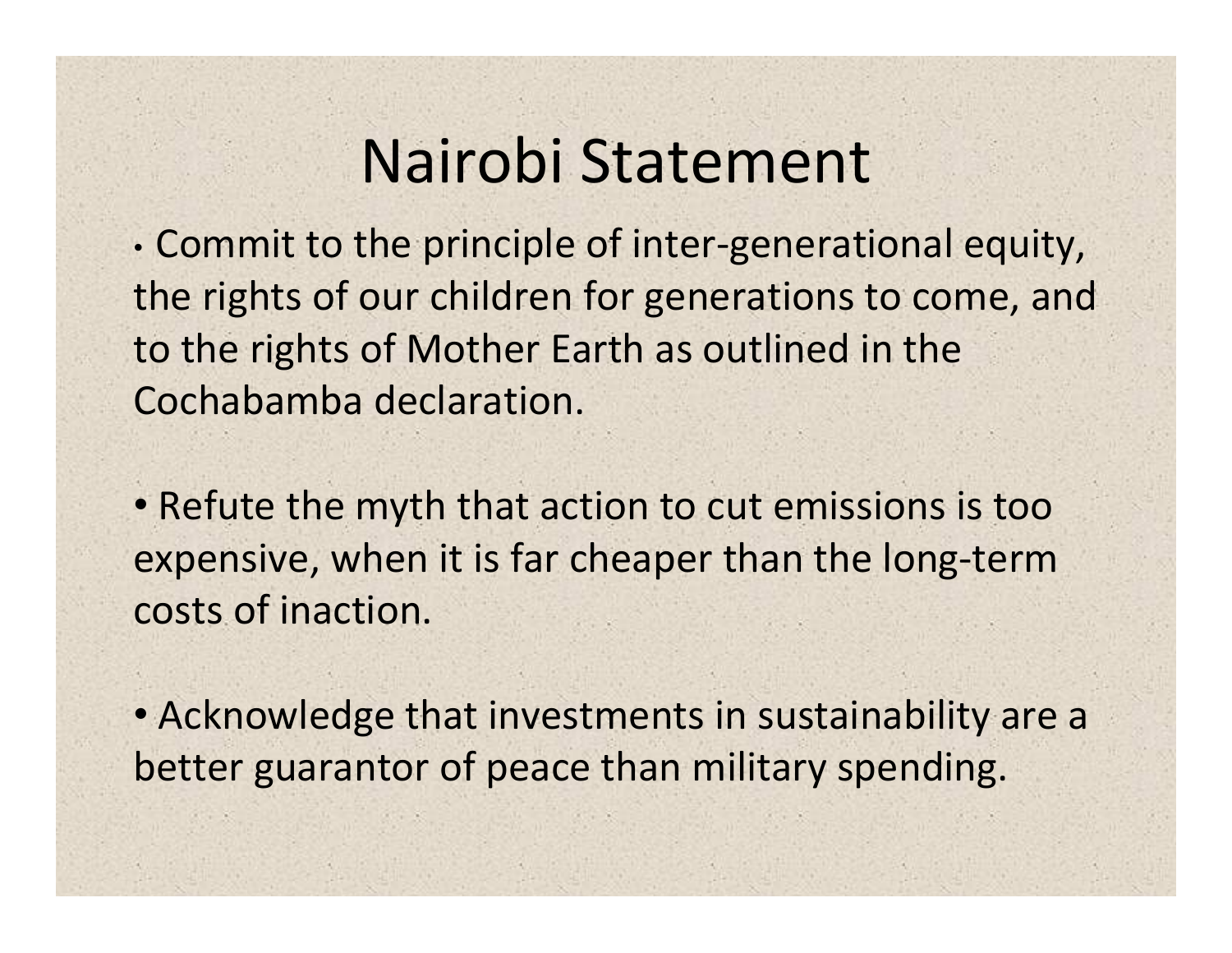• Abandon Gross Domestic Product (GDP) as an indicator of prosperity in favour of indicators that include human wellbeing, equality and the external environmental costs of human economies.

• Set clear final targets for phasing out the use of all fossil fuels, and deep interim reductions in carbon emissions that support the target of no more than *one degree* of global warming.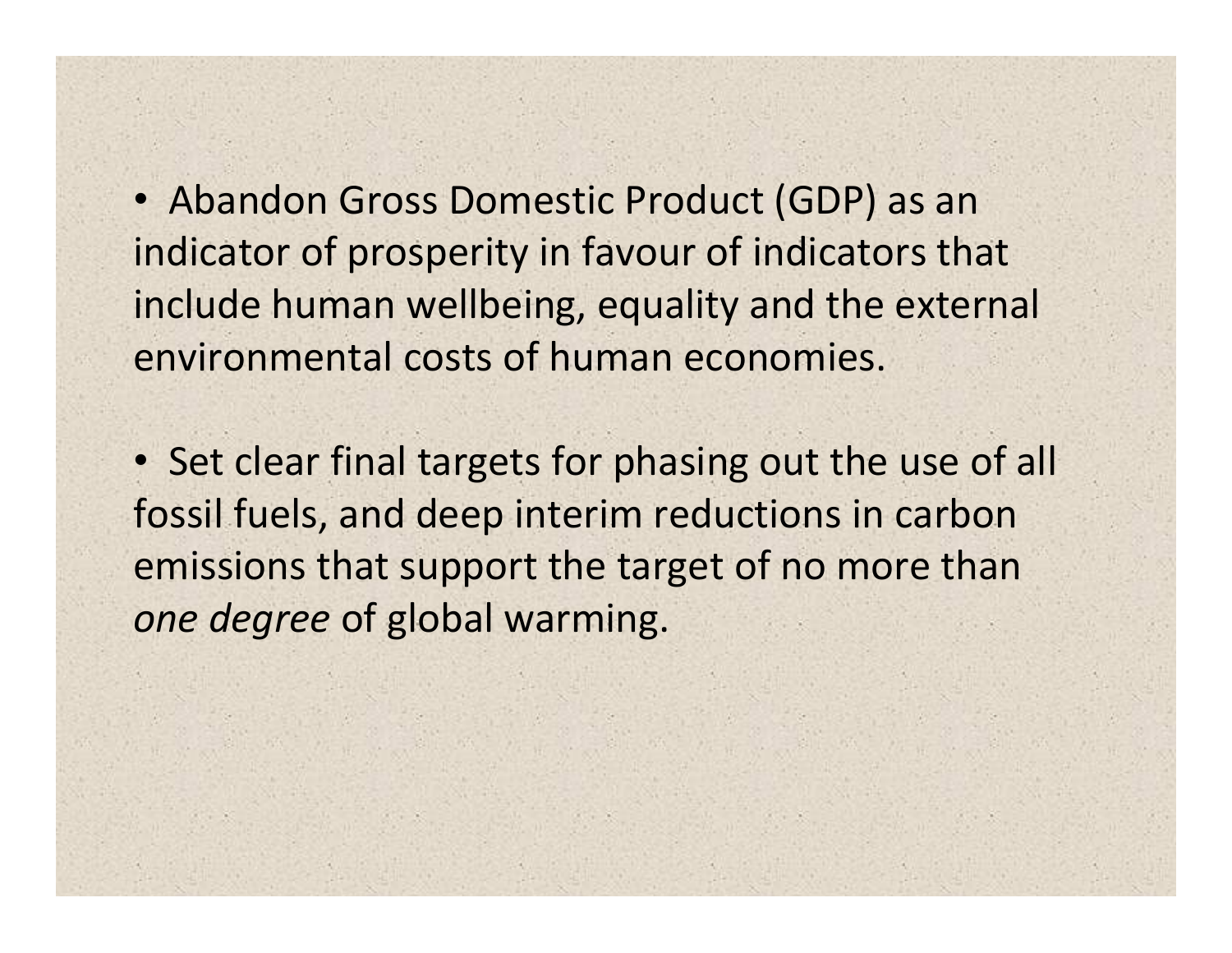• Ensure that there is sufficient climate finance for adaptation in Africa, additional to existing development aid and that it is governed inclusively and equitably under the United Nations.

• Channel sufficient and predictable climate finance and technology from the historic polluting nations, in recognition of their ecological debt, to enable Africa to leapfrog into an age of clean energy technology.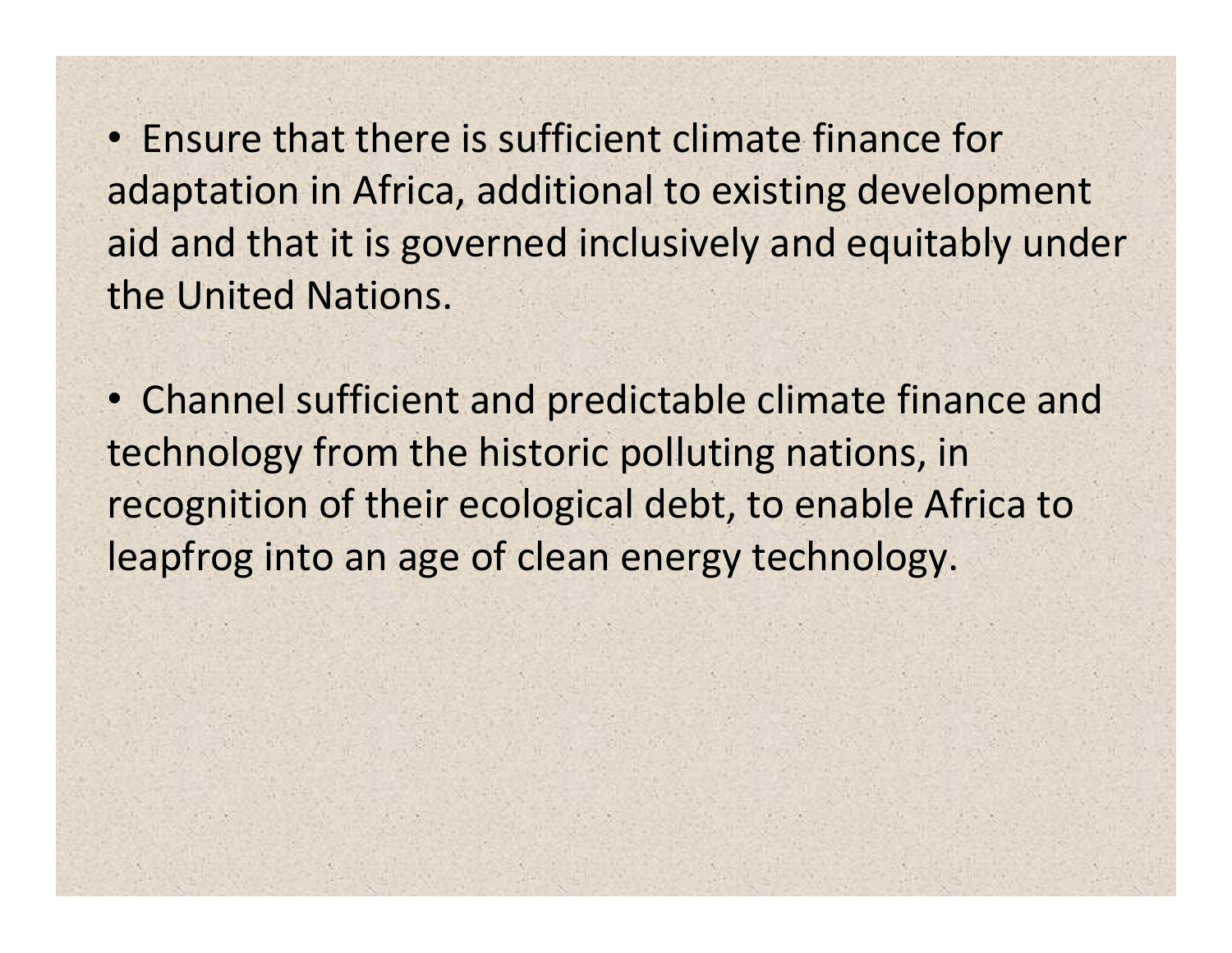• Close the gap between wealthy countries' pledges to cut warming emissions and what science and equity require.

• Assign for wealthy countries emission quotas that are consistent with the full measure of their historical responsibility.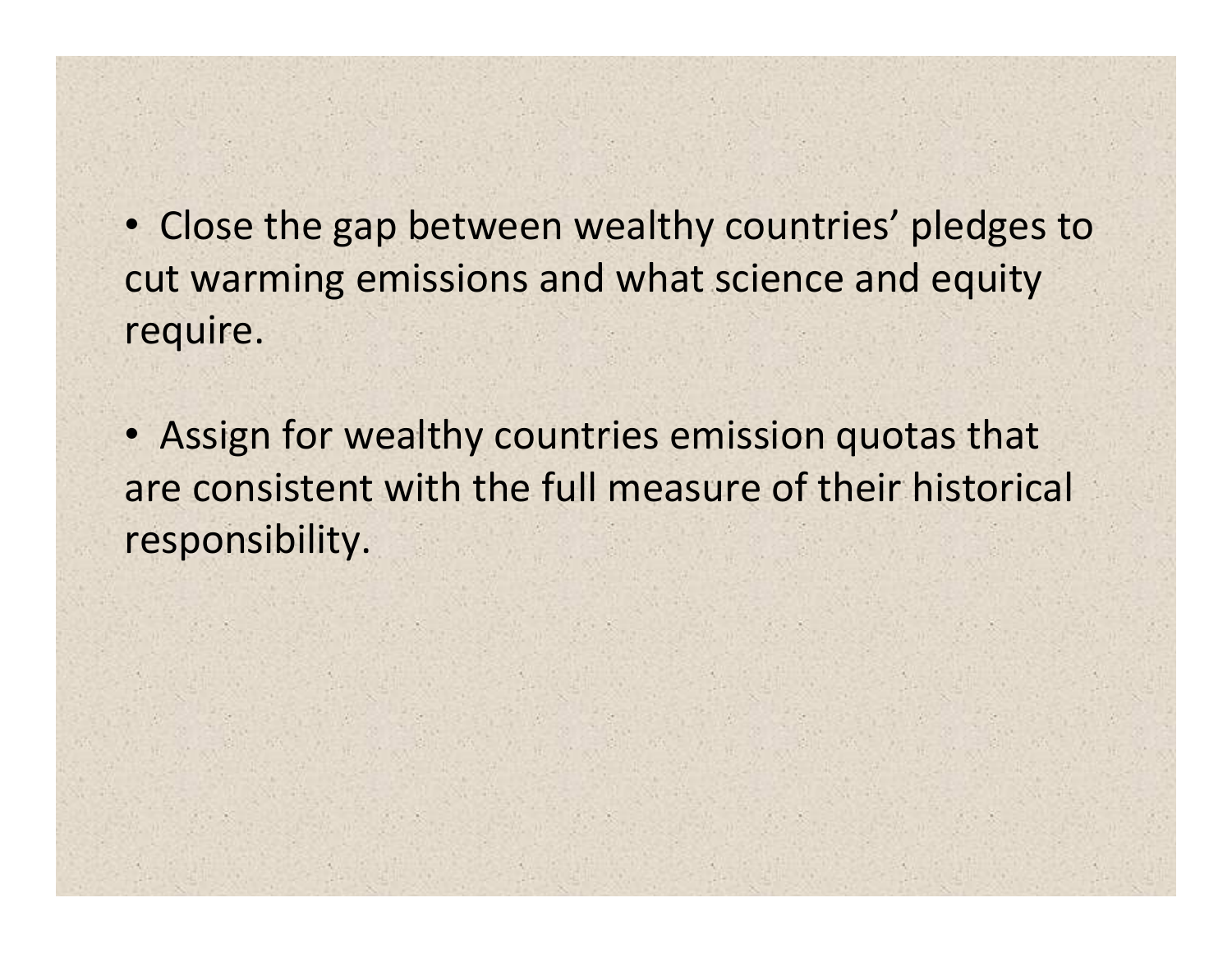#### Faith Communities and Durban COP 17

- Ecumenical Secretariate
- Website:

www.cop17faithcommunities.org.za

- Bookings (Norwegian Aid)
	- Mainly international visitors
- Working with:
	- Civil Society Secretariate ( C17)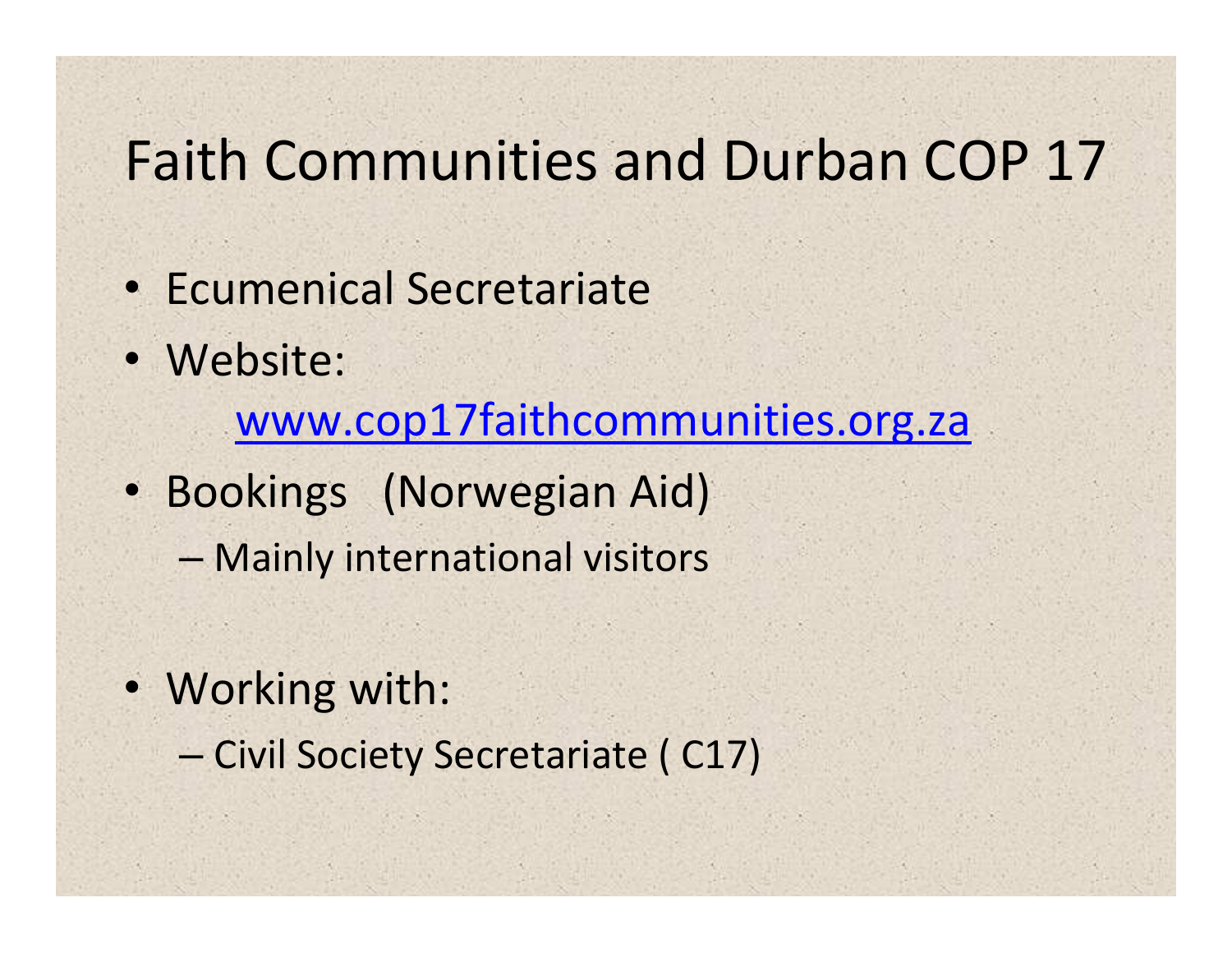## Young People

- National YMCA
- Ujaama Project School of theology UKZN
- National Muslim Youth
- SAFCEI Youth Ambassador Programme
- Local Durban youth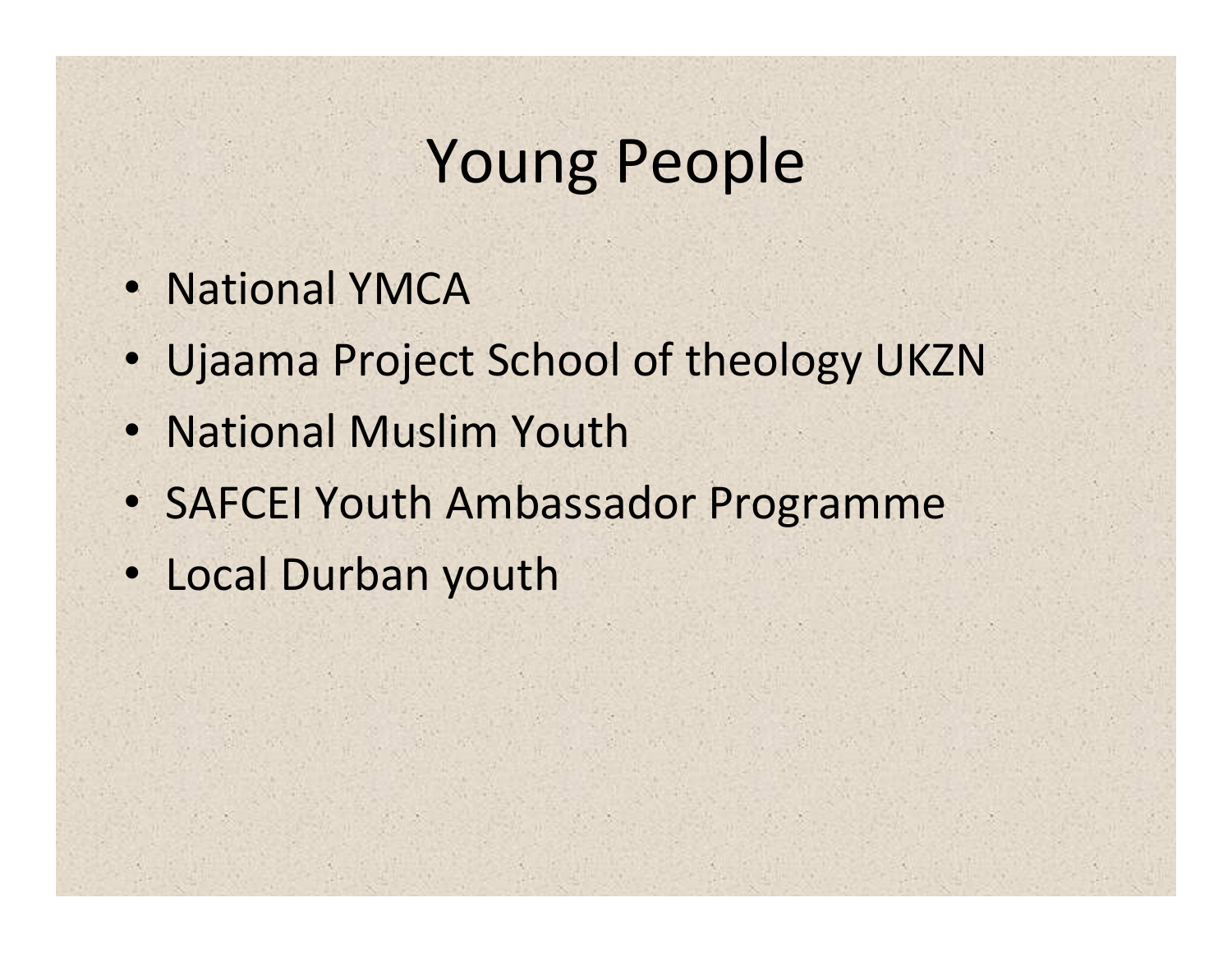#### Venues

- Diakonia House
	- Strategic Centre
	- Available daily for
		- prayer meetings
		- Meetings/workshops
		- Activities
		- Exhibitions
- Durban Fan Park
	- Available for entire period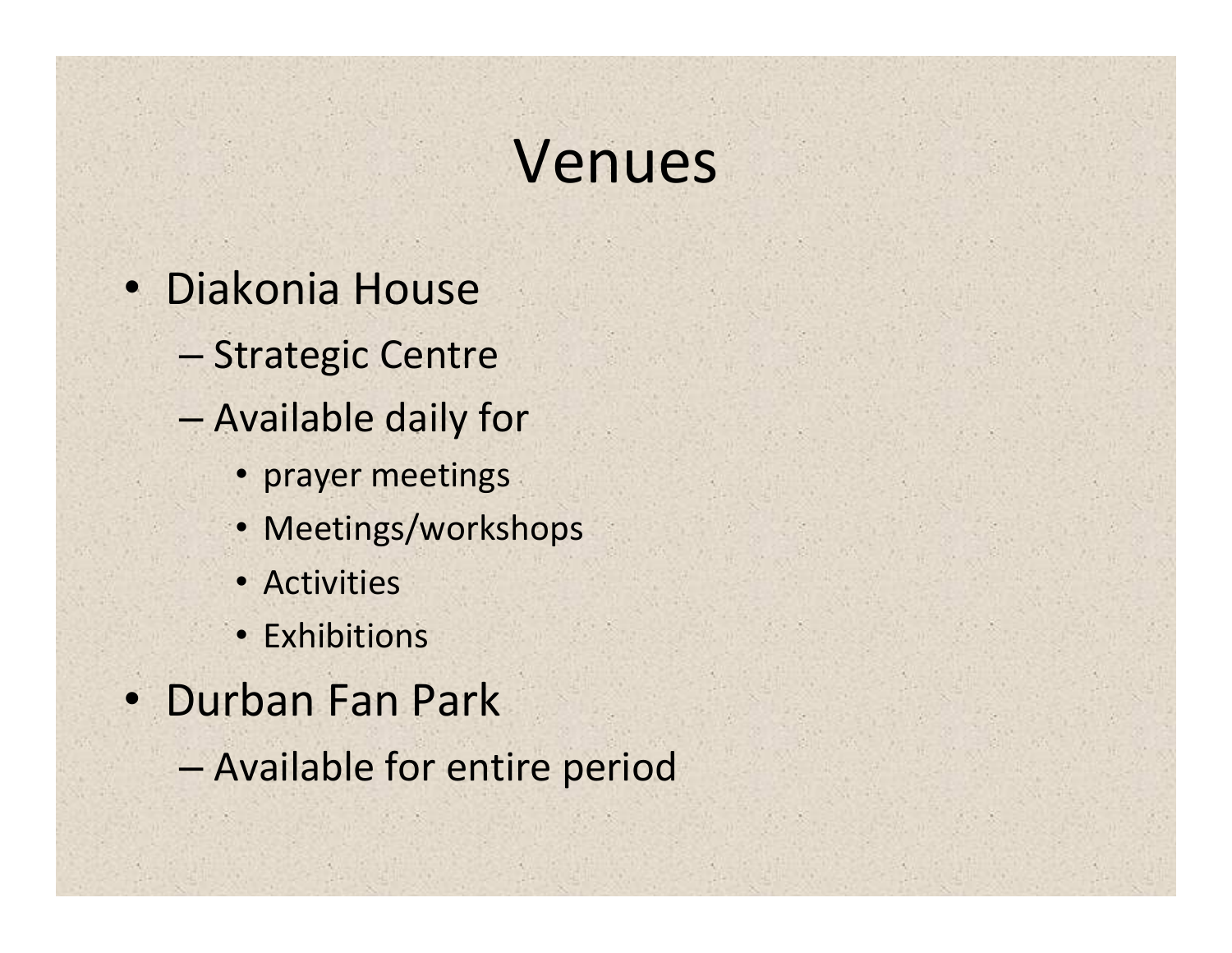#### Programme

- Rally
- Global Day of Action **Face December 3rd**
- •• Prayer Service **•** December 4<sup>th</sup>
- November 27th
- 
-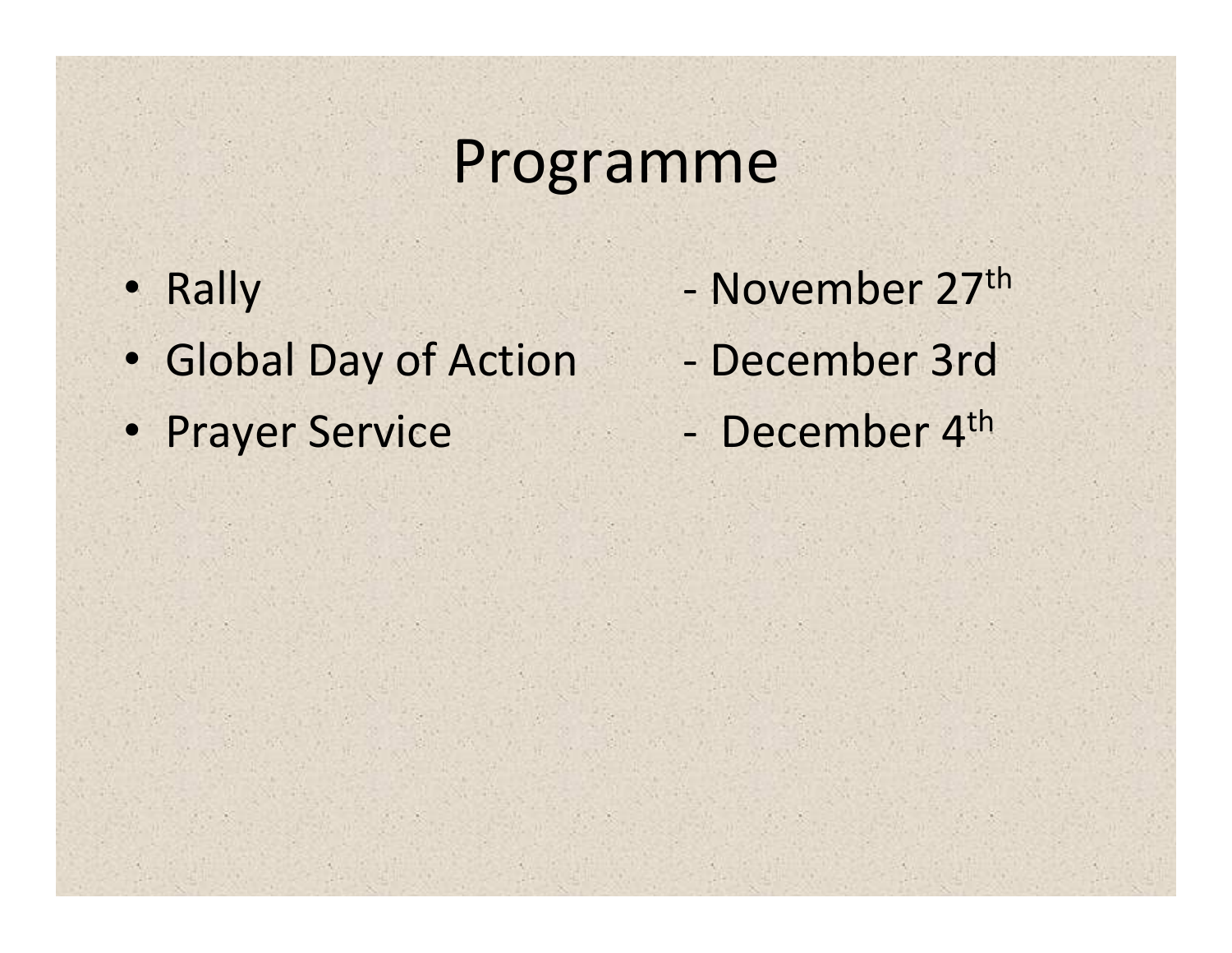## Build up

- Caravan initiative
- ARK Petitions
- Catholic Pilgrimage
- Several Poster competitions (SAFCEI Schools)
- Prayer writing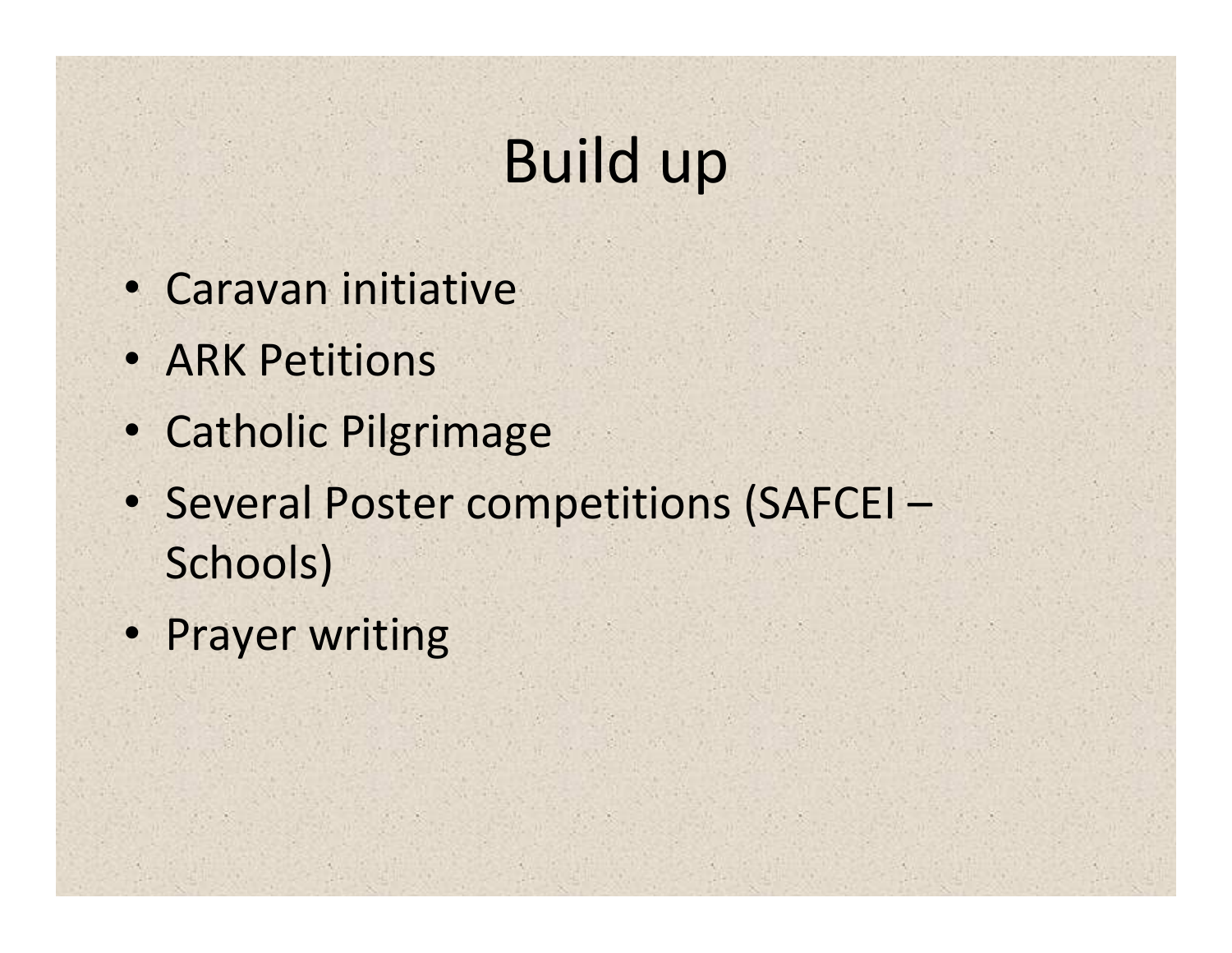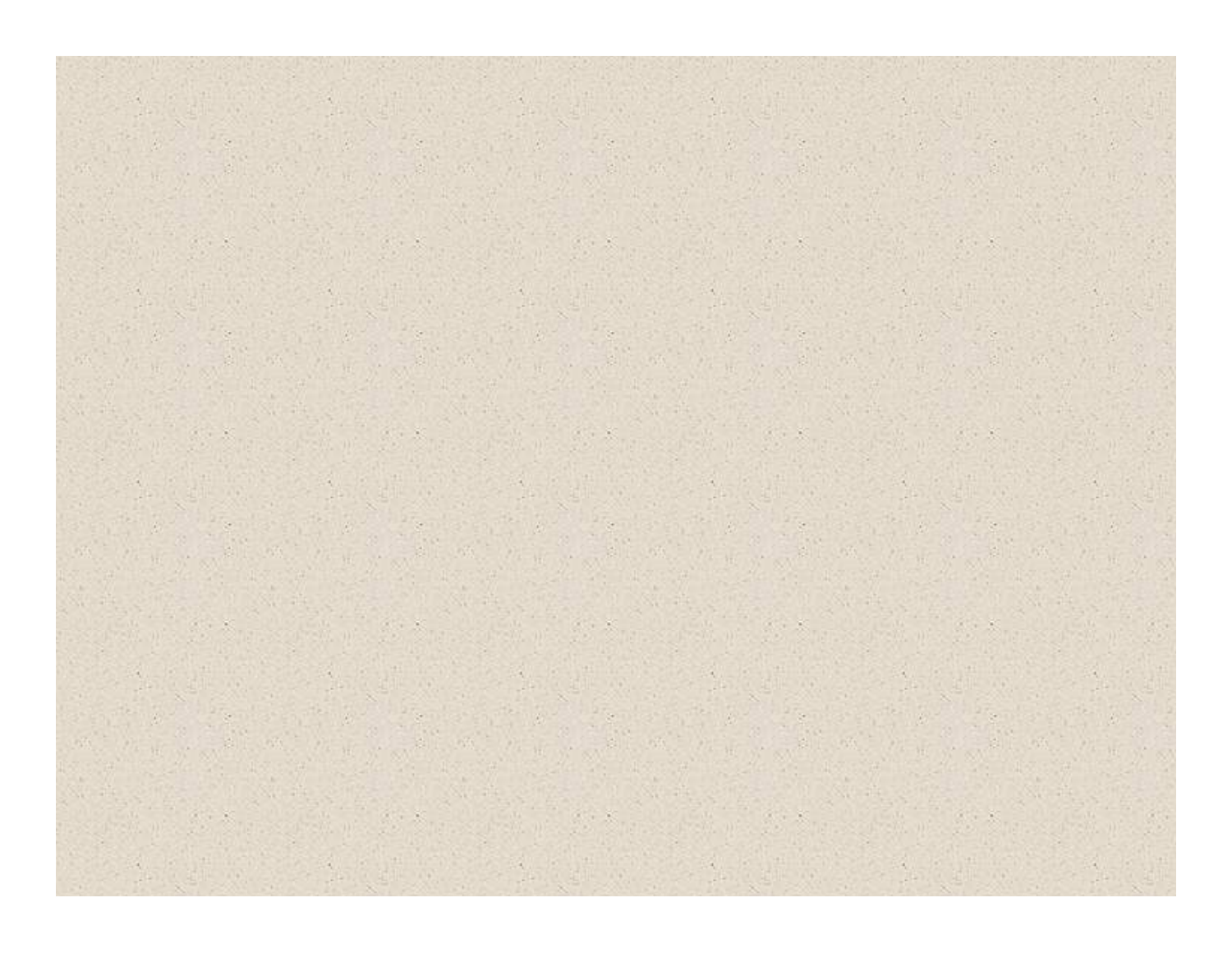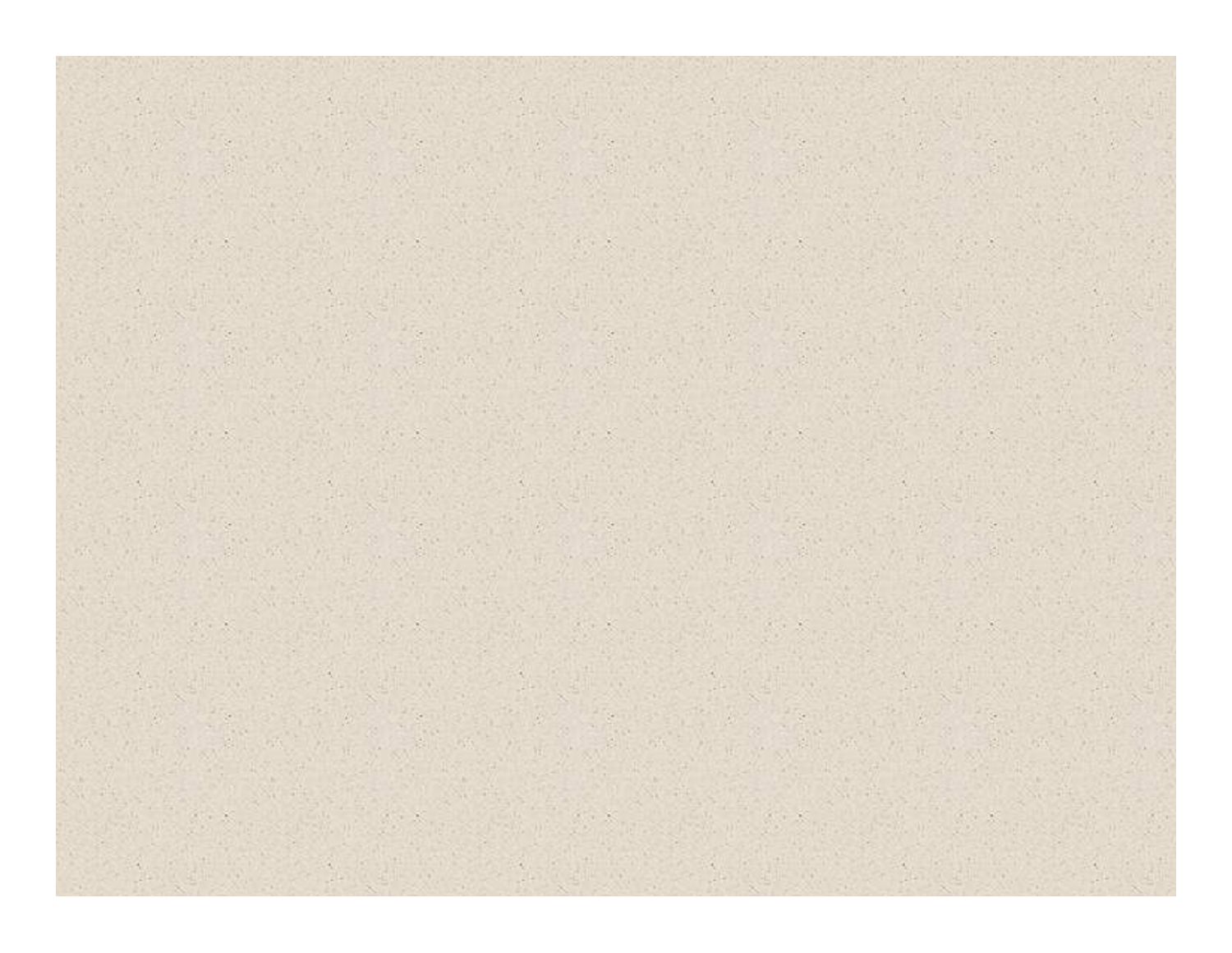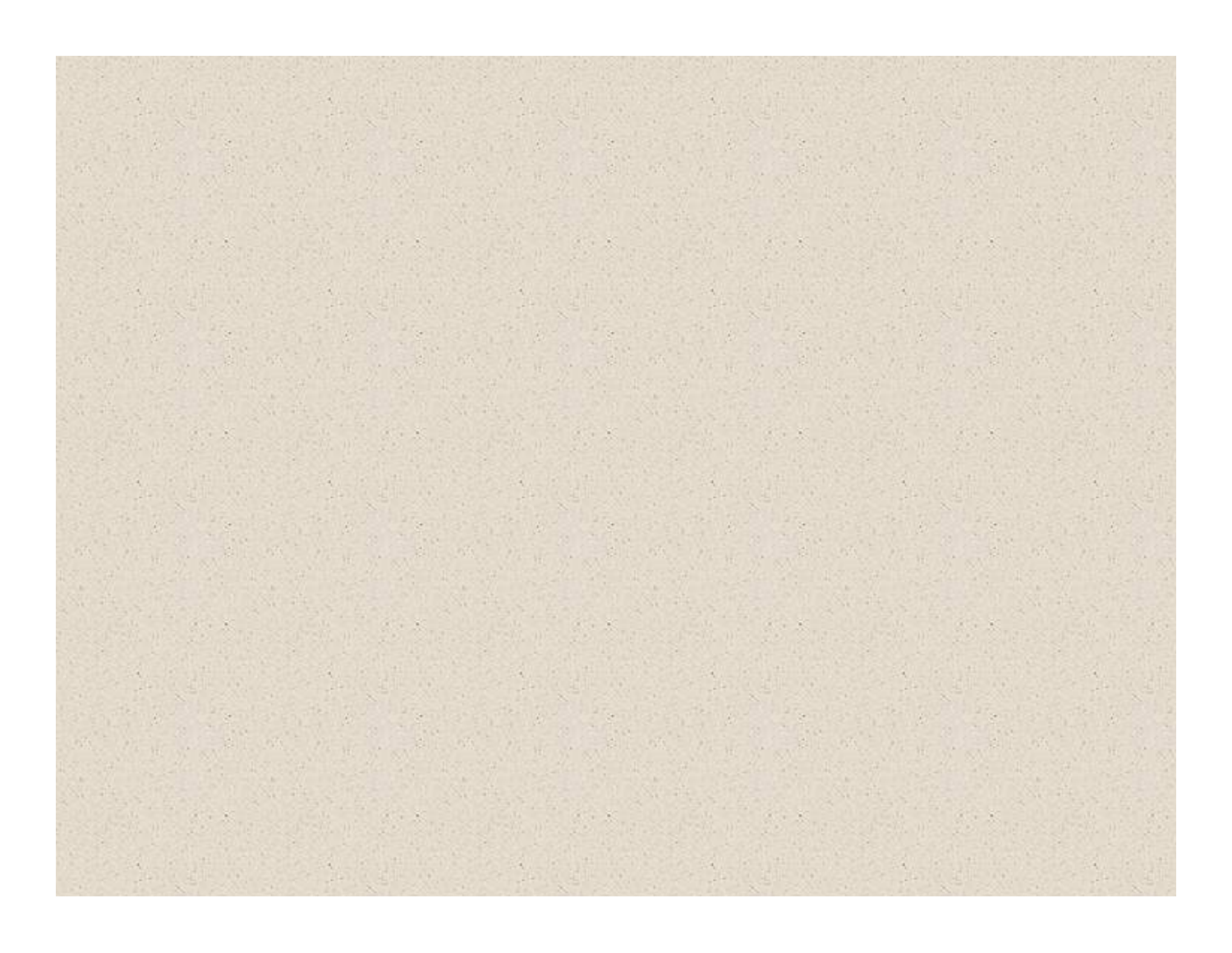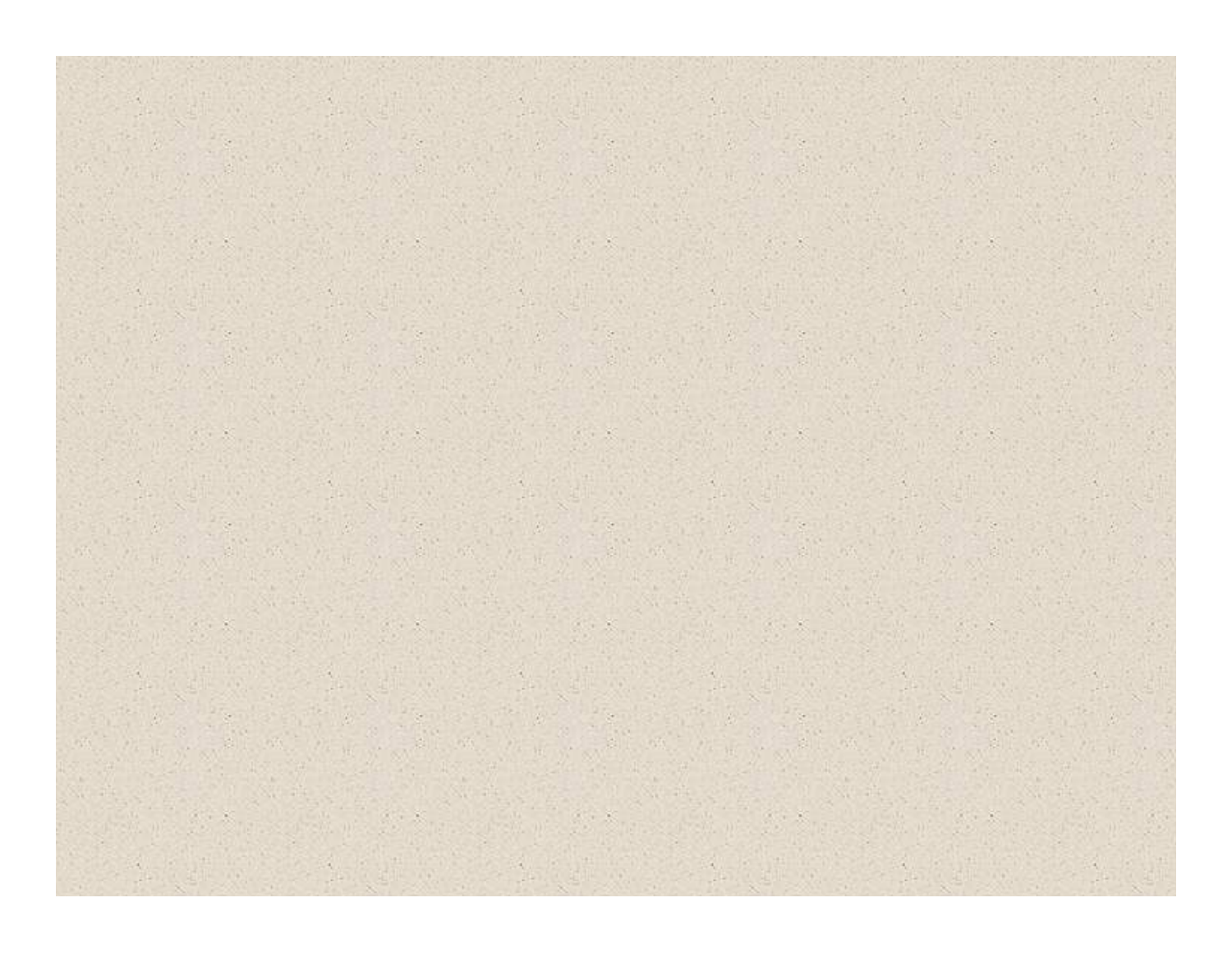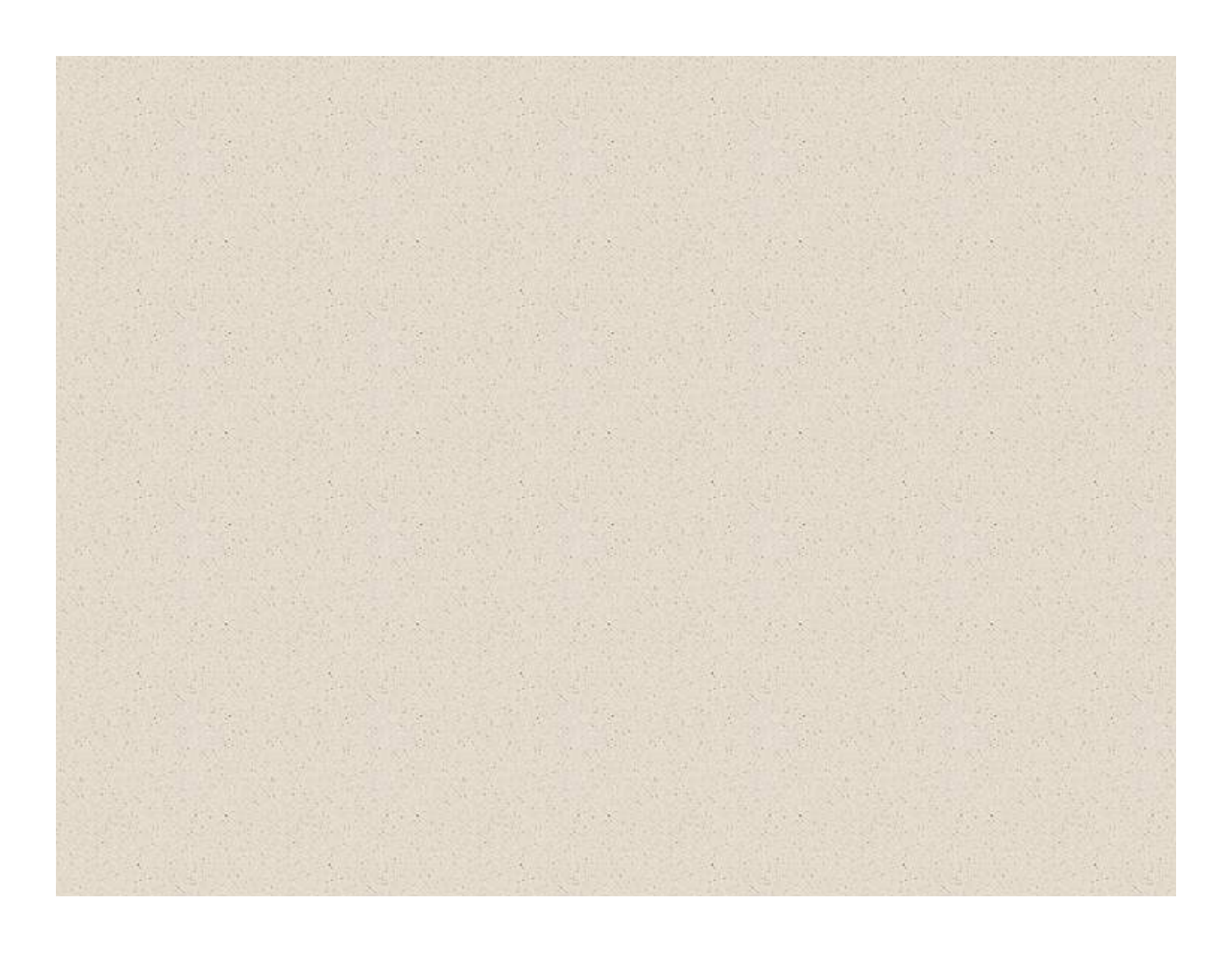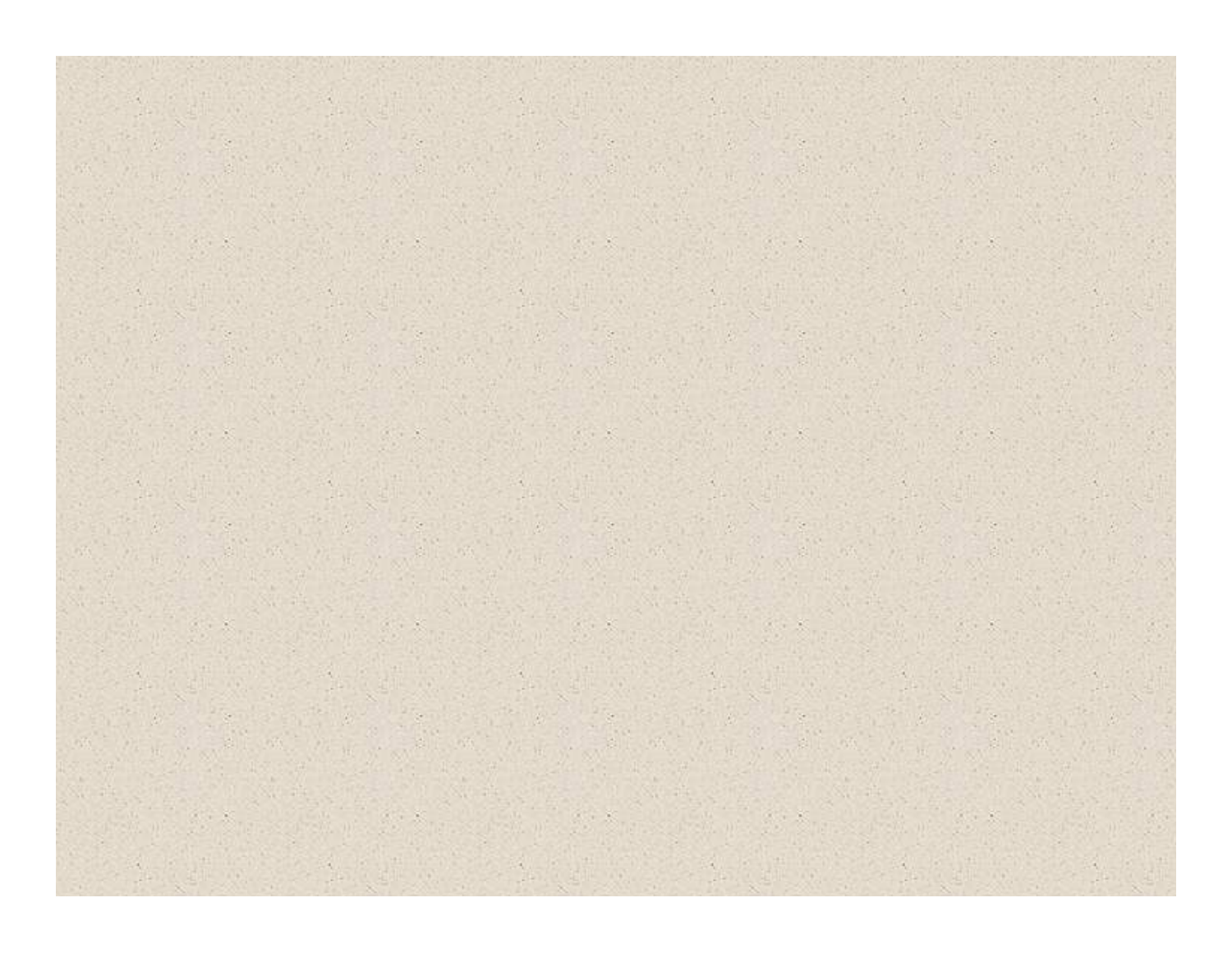